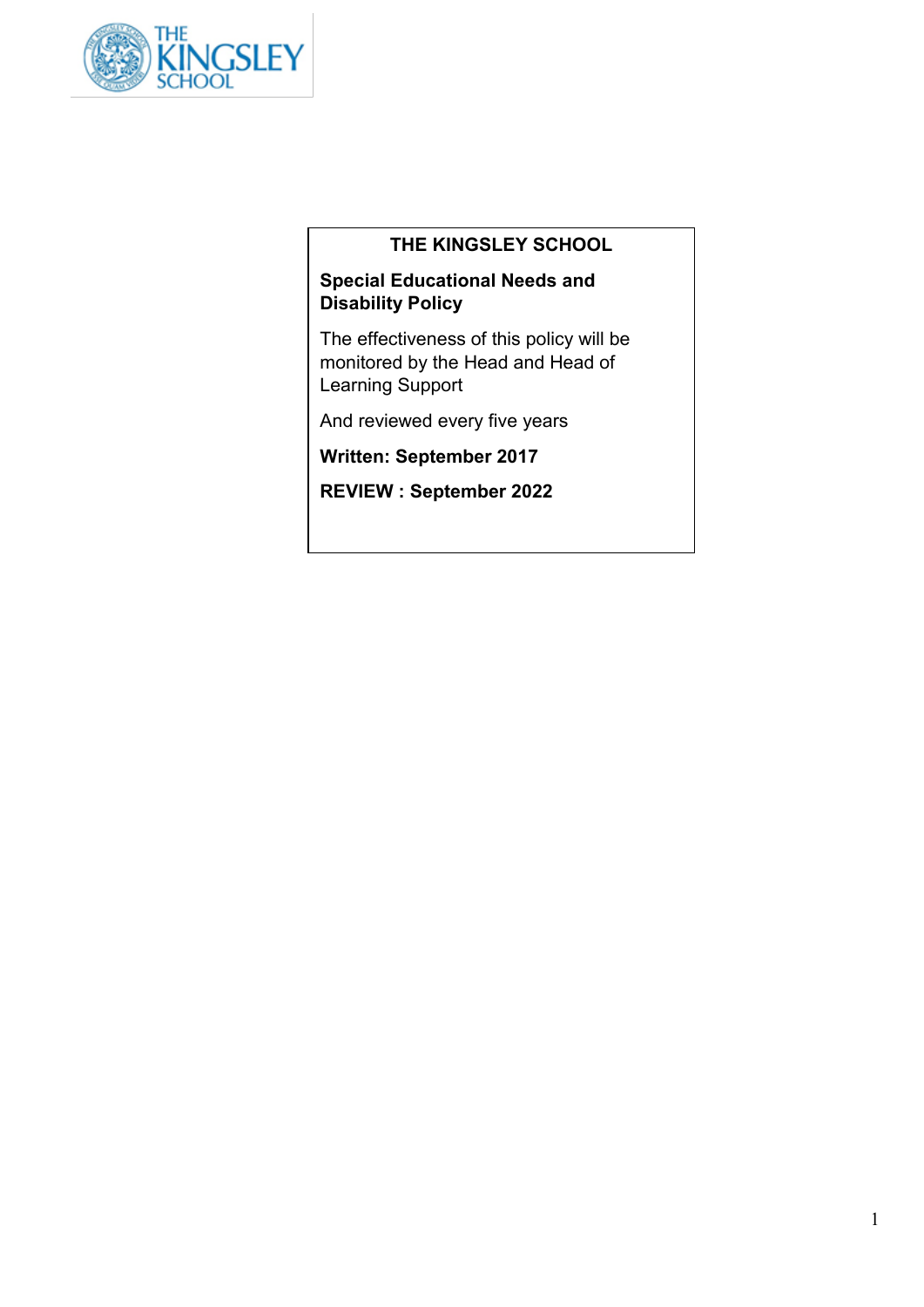

# **The Kingsley School Special Educational Needs and Disability Policy**

# **1. General**

The Kingsley School is committed to providing equal access, for all our pupils, to the broad and balanced curriculum to which they are entitled.

The Kingsley School Aims Statement declares the intent 'to encourage all pupils to fulfil their academic and social potential, to pursue excellence in all areas, to demonstrate a care and concern for pupils as individuals and to develop the skills and attitudes needed for independent learning'*.* This aim lies at the heart of our provision for Special Educational Needs and Disabilities. Pupils with SEND are encouraged to fulfil their potential and to develop a sense of self-esteem as part of a caring community, in which all areas of potential achievement are open to them.

This policy is written with regard to the Special Educational Needs and Disability (SEND) Code of Practice: 0-25yrs 2014 (DfS) and Children and Families Act 2015.

# **2. Defining Special Educational Needs and Disability**

This policy accepts the definition of SEN and Disability as set out in the Special Educational Needs and Disability (SEND) Code of Practice: 0-25yrs 2014 (DfS).

'A child or young person has SEND if they have a learning difficulty or disability which calls for special educational provision to be made for him or her.

A child of compulsory school age or a young person has a learning difficulty or disability if he or she:

- a) has a significantly greater difficulty in learning than the majority of others of the same age; or
- b) has a disability which prevents or hinders him or her from making use of facilities of a kind generally provided for others of the same age in mainstream schools or mainstream post-16 institutions.

For children aged two or more, special educational provision is educational or training provision that is additional to or different from, that made generally for other children or young people of the same age by mainstream schools, maintained nursery schools, mainstream post-16 institutions or by relevant early years providers.'

# **3. Admission Policy**

Entrance to the school is primarily through written assessment. Pupils with identified SEND are expected to take part in all assessments. Their difficulties are taken into consideration when their performance is assessed. Prospective parents are required to disclose any known Special Educational Needs or Disabilities prior to the assessment and provide copies of any existing reports or assessments. Extra time is allowed for students with known difficulties if written evidence of the need for this arrangement is timeously provided. If parents do not disclose the nature of their son's or daughter's needs prior to a place being offered, the school's ability to meet these needs may be compromised.

In deciding whether to offer a place to a pupil with SEND, regard is given to their performance in the entrance examination in the light of their known difficulties and the school's suitability to meet those needs.

Please refer to the School's Admission Policy for further information.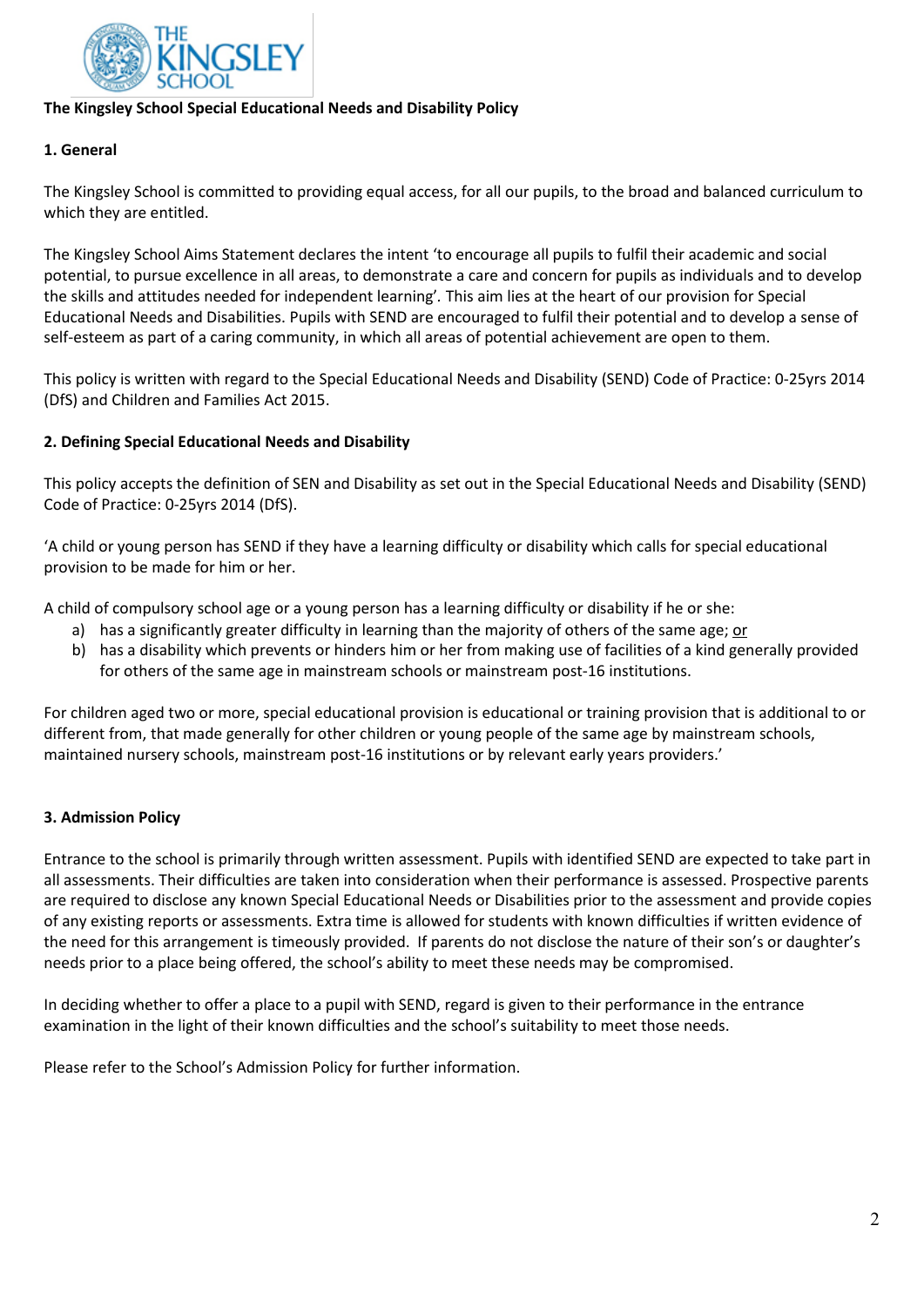

# **4. Who has responsibility for pupils with SEND and what are their roles?**

'Teachers are responsible and accountable for the progress and development of the pupils in their class, including where pupils access support from teaching assistants or specialist staff. High quality teaching, differentiated for individual pupils, is the first step in responding to pupils who have or may have SEN.' (Points 6.36 and 6.37 in the Special Educational Needs and Disability (SEND) Code of Practice: 0-25yrs 2014 (DfS).

The Kingsley School acknowledges that every teacher is a teacher of SEND. The identification and provision for pupils with SEND is a matter for the school as a whole. The Governing Body, the Head Teacher, the Head of Academic and Learning Support together with the Academic and Learning Support Department and all other members of the teaching staff have important operational responsibilities.

# **The Governing Body**

The Head of the Academic and Learning Support department feeds back to the Curriculum Committee annually.

#### **Head Teacher**

The Head teacher has responsibility for the overall management of the school, including provision for pupils with SEND.

# **Head of The Kingsley Preparatory School**

The Head of the Preparatory School monitors the SEND provision of pupils in the Preparatory School and works closely with the Head of Academic and Learning Support.

#### **Head of Academic and Learning Support**

The school has a Head of Academic Learning Support. Her responsibilities include:

- Overseeing the day-to-day operation of the school's SEND policy
- Co-ordinating provision for pupils with SEND
- Liaising with pupils with SEND and their parents to ensure that they participate in the decision-making process
- Liaising with, and advising, fellow teachers
- Overseeing the records of pupils with SEND
- Maintaining the school's Register of Additional Needs and the Access Arrangement Register
- Overseeing provision for English Additional Language (EAL) students
- Contributing to the in-service training of staff
- Co-ordinating the involvement of external agencies and professionals

The Head of Academic and Learning Support, with the support of the Head Teacher, the Senior Leadership Team and the Governing Body, takes responsibility for the day-to-day running of the Academic and Learning Support Department and the provision for individual pupils. She provides professional guidance to inform teachers and to ensure high quality teaching and effective use of resources to bring about improved standards of achievement for all pupils.

The Head of Academic and Learning Support seeks to ensure that the needs of pupils with SEND are effectively communicated to teaching staff, collaborating with subject teachers, disseminating examples of effective practice and sharing strategies to support individual pupils.

The Head of Academic and Learning Support co-ordinates the monitoring and assessment of pupils who are identified as a cause for concern. She oversees the gathering of data as evidence for the suitability of access arrangements and manages the online applications for access arrangements in line with the guidelines of the Joint Council for Qualifications (JCQ).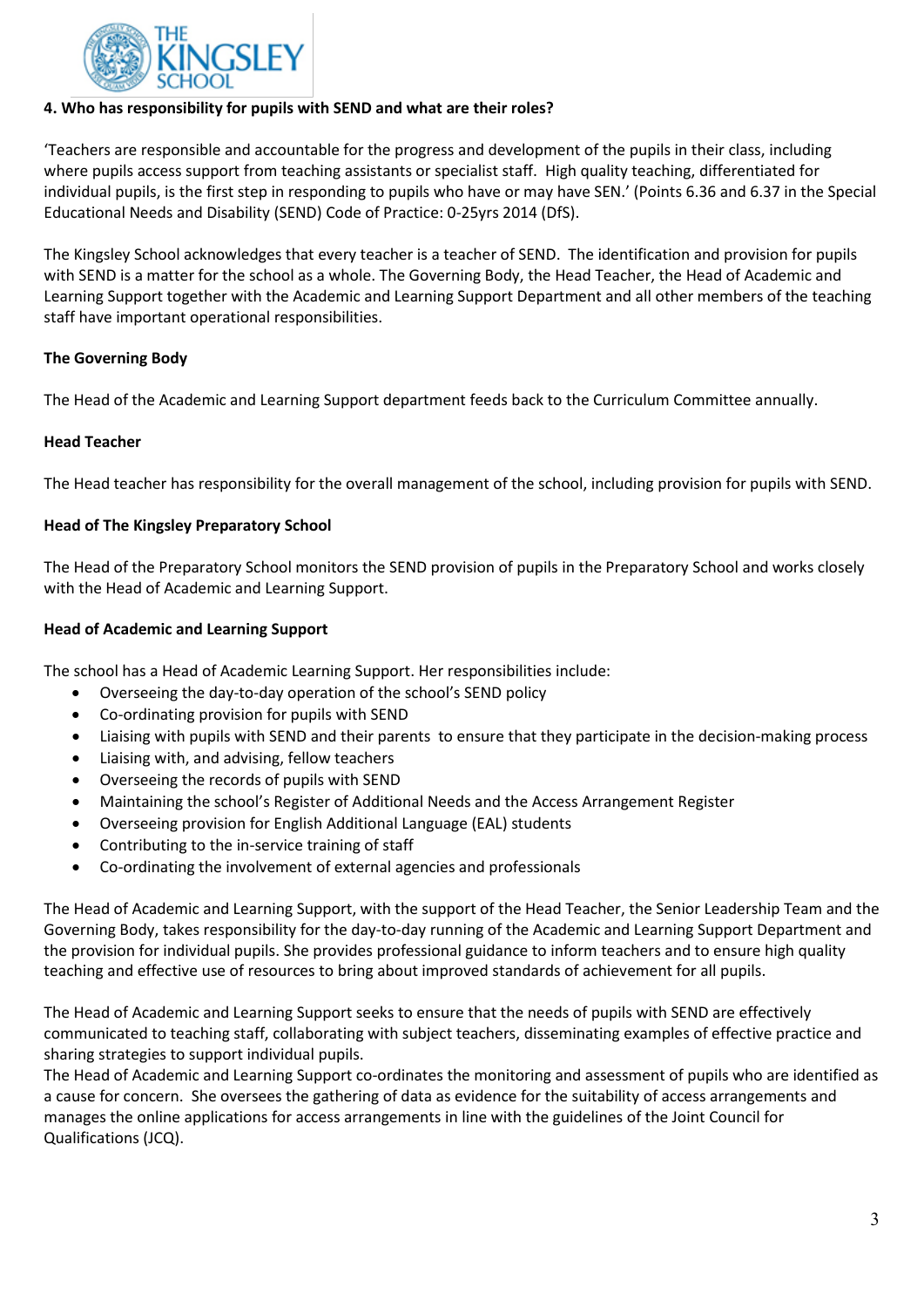

# **Academic and Learning Support Staff**

Academic and Learning Support Teachers and Academic and Learning Support Assistants play a key role in the day-today support of pupils with SEND. Their responsibilities include:

- Contributing to discussions about pupils and offering advice to teaching staff
- Assisting in the identification of pupils with SEND
- Providing support for pupils in class, in small groups and 1:1
- Contributing to the assessment and review process
- Participating in meetings with parents.

# **Teachers**

Teachers are well supported by members of the Academic and Learning Support Department as well as by their Heads of Department and Senior Leadership Team. Teachers' responsibilities include:

- Checking lists of pupils at the start of each year to identify those that they teach who have SEND
- Reading the Profile for each of those pupils to take note of their strengths and weaknesses and appropriate teaching strategies
- Monitoring pupil progress
- Keeping parents informed of progress and emerging concerns
- Planning appropriate differentiation
- Sharing insights into successful teaching strategies and differentiation for individual pupils with other members of staff
- Identifying girls who are experiencing difficulties and contributing to evidence of these difficulties
- Providing evidence of adjustments to teaching that have been made to accommodate the pupil's needs
- Liaising with a pupil's Form Tutor or Head of Year, depending on the nature of the pupil's needs
- Liaising with the Head of Academic and Learning Support, other teaching and non-teaching staff.

#### **Head of Departments**

• Provide a platform to discuss pupils with subject specific concerns so that good practise may be shared and possible new strategies explored.

#### **Form Teachers and Head of Years**

- Form teachers and Head of Years have a responsibility to make themselves aware of any girls in their forms, who have been identified with SEND or who have been recorded as causing concern.
- If a concern is raised by a teacher or a parent of a pupil in their form or year group, they initiate a short report to collate information from all other staff who teach that pupil. This information is then shared with the Head of Academic and Learning Support, who decides whether further assessment and/or support is appropriate.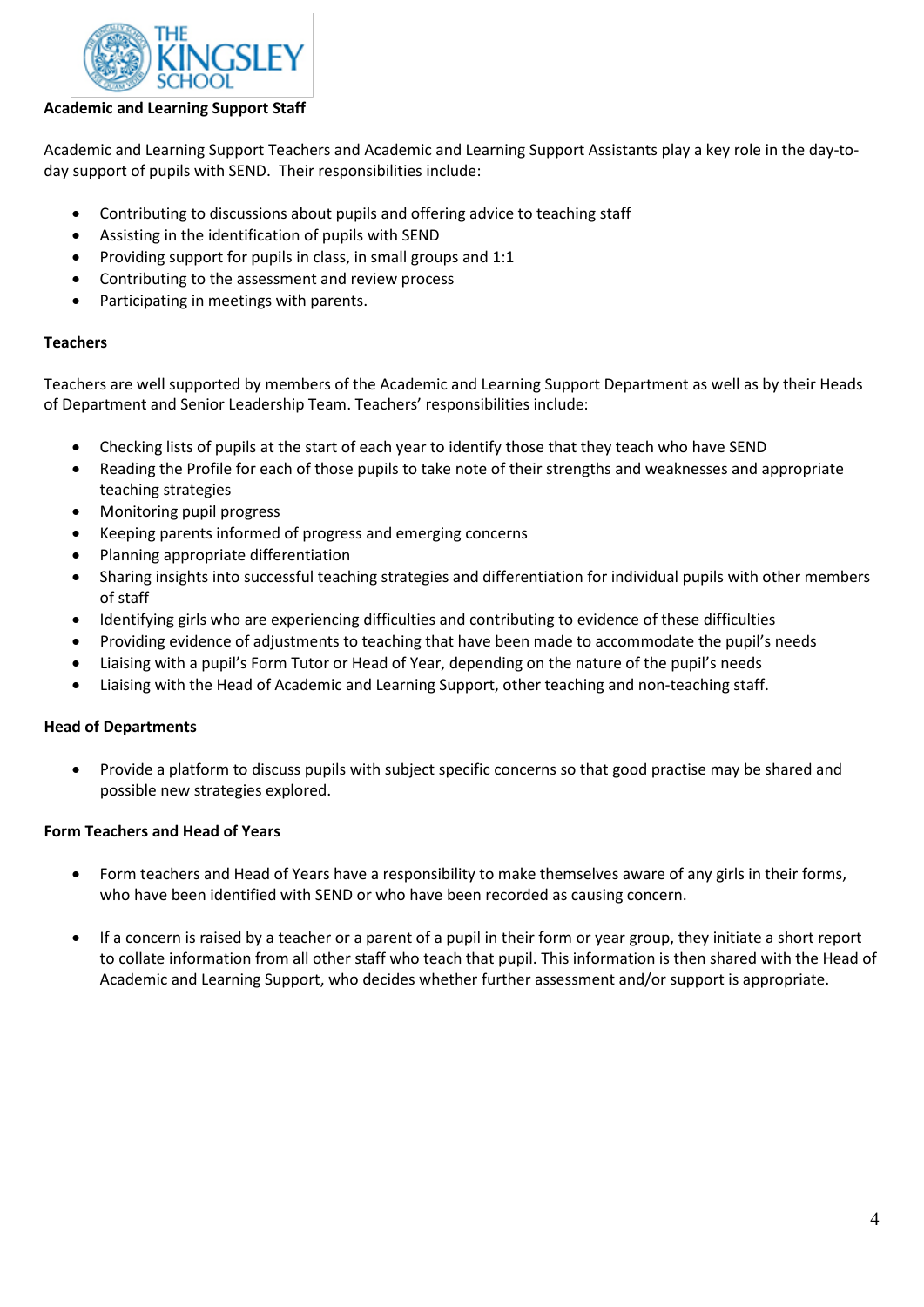

# **5. Identification and Assessment of Pupils with SEND**

- The school acknowledges the importance of early identification, assessment and support of any pupil with SEND.
- The school appreciates that a pupil's needs may change over time. As the demand of the curriculum increases, needs may emerge that may not have been obvious at an earlier stage of the pupil's education.

# **5.1 Who can identify SEND?**

#### **Previous Schools**

Where pupils have been identified by their previous school as having special educational needs, the Head of Academic and Learning Support liaises with parents and with previous schools to ensure a smooth transition of support. Regard is given to any assessments that are provided from previous schools, professionals or external agencies. If necessary, the Head of Academic and Learning Support may co-ordinate further assessment to ensure the pupil's needs are met appropriately.

# **Pupils and Parents**

The Kingsley School encourages pupils to take an active role in their learning. If a pupil or a parent feels they are experiencing difficulties they are welcome to approach subject teachers, Form Tutors or Head of Years with their concerns. During this stage it is the teacher's responsibility to try to meet the pupil's needs through differentiation. Advice may be sought from the Head of Academic and Learning Support and departmental heads to facilitate this. If concerns persist, Form Tutors or Heads of Years will be involved. A short report with comments from all teachers will be collated. If necessary, the Head of Academic and Learning Support will be involved to discuss the next steps which may include assessment. Pupils and parents are kept informed of this process through meetings, telephone calls or emails.

#### **Teachers**

If a teacher has concerns about a pupil's academic progress, their initial response will be to make adjustments to their teaching to accommodate the pupil's difficulties. They may ask for advice from their Head of Department or the Academic and Learning Support Department. Ongoing concerns will be reported to Form Tutors or Head of Years depending on the nature of the concern.

If a teacher has a pastoral or health related concern for a pupil they will refer the pupil to the form tutor, Head of Year, or the School nurse as appropriate.

#### **Tests, Examinations and Screening**

Class tests, school examinations and Standardised tests carried out at KS2 (INCAS), in Year 7 (Midys) and in Year 10 (Yellis), may flag up pupils who would benefit from further assessment and/or support.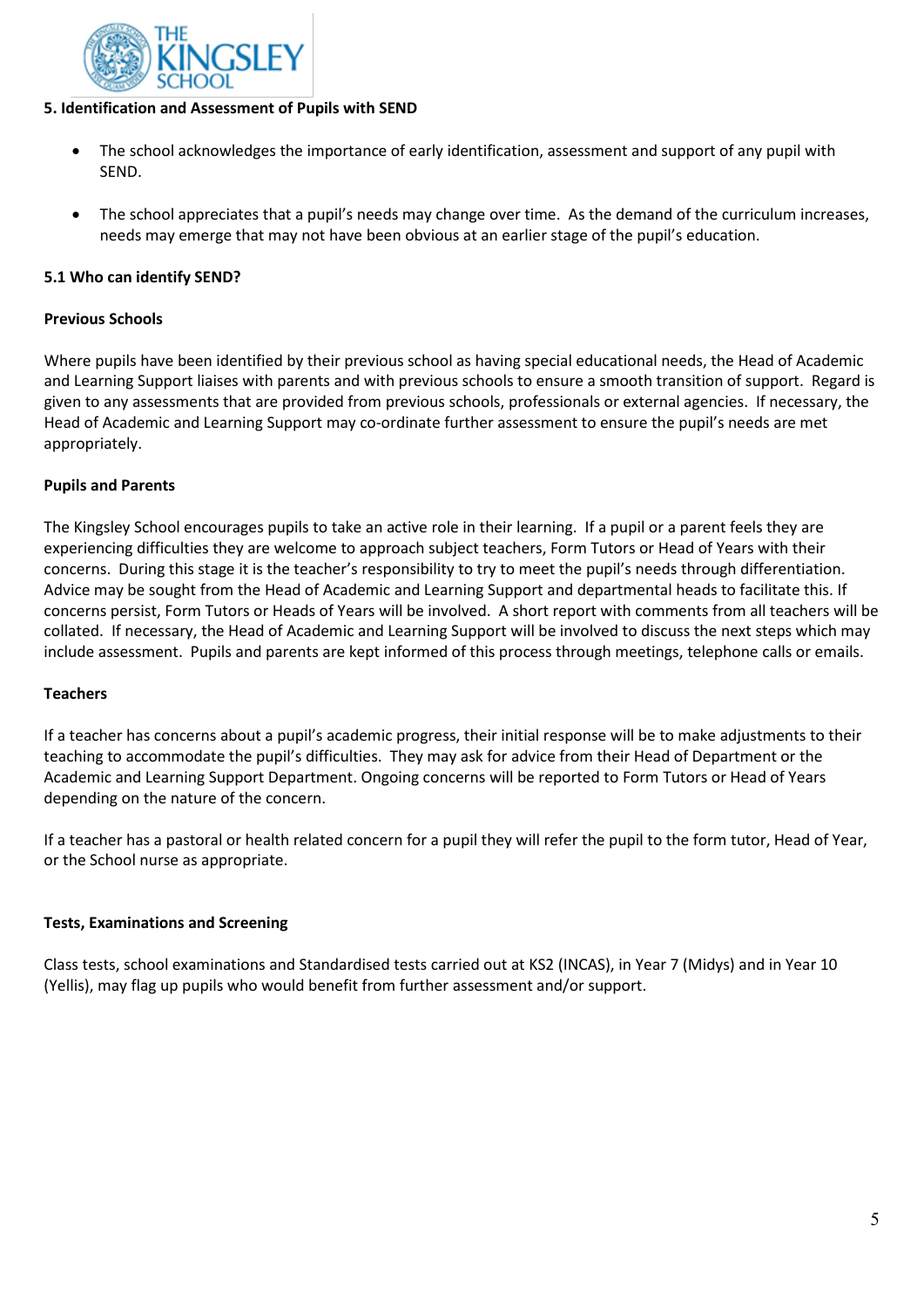

### **5.2 Assessment of Pupils**

A pupil who continues to experience significant difficulty despite differentiated teaching and support from their subject teachers may benefit from further assessment. The purpose of such assessment is to clarify the pupil's strengths and weaknesses and to ascertain whether they may require learning support and/or the provision of access arrangements in both internal and public examinations.

### **Who can Assess Pupils?**

### **Academic and Learning Support Assistants and Academic and Learning Support Teachers**

Some assessments of attainment can be carried out by Academic and Learning Support Assistants and Academic and Learning Support Teachers. This includes assessments of reading, spelling and mathematics. All assessments are overseen by the Head of Academic and Learning Support.

# **Specialist Assessors**

- The Head Teacher appoints specialist assessors who meet the requirements laid down by the JCQ.
- Specialist assessors usually include members of the Academic and Learning Support Department, but can also include external professionals with whom the school has an established relationship.
- Assessments from other professionals may be accepted in determining provision for a pupil but cannot be used to apply for access arrangements for external exams.

# **5.3 Access Arrangements in Examinations**

Access arrangements in public examinations are available to a small number of candidates who have significant special educational needs and disabilities, which hinder them from accessing examinations. The school is expected to make reasonable adjustments to accommodate these students. In order to qualify for such arrangements, awarding bodies require students to have been assessed by a Specialist Assessor or an Educational Psychologist, (previously known by the centre) and for there to be evidence of need in the normal working arrangements, as well as a robust history of need. Very careful consideration is given to the needs of each student with SEND to ascertain whether they require any special arrangements to be made in their case. If a student requires such arrangements then they will be given guidance to enable them to make the best use of this facility.

The Joint Council for Qualifications (JCQ) regulate the provision of access arrangements. JCQ regulations are updated annually and the school is obligated to enforce these regulations to safeguard the validity of individual student's results and the integrity of the school's examination procedures. All access arrangements, including the use of a word processor, are reviewed regularly taking into the account the latest published JCQ regulations. The examinations policy also contains regularly reviewed information about access arrangements at The Kingsley School.

The school is unable to guarantee the provision of access arrangements in external examinations until an approved online application has been secured. An application approved for GCSE exams will need to be submitted again for GCE (A level exams), with evidence of ongoing need.

For online applications there is a published deadline which is usually around the middle of February of the year in which the external examinations are to be written. The school policy is that all assessments should be completed by November of the previous year to ensure we have sufficient time to collate the necessary paperwork before the online deadline. The JCQ guidelines recommend an application at the start of the GCSE /GCE course, however, we acknowledge there may be emerging need after this date. It is sometimes possible to make last minute arrangements in response to an unexpected event such as injury or illness. A letter from a medical professional would be required as soon as possible.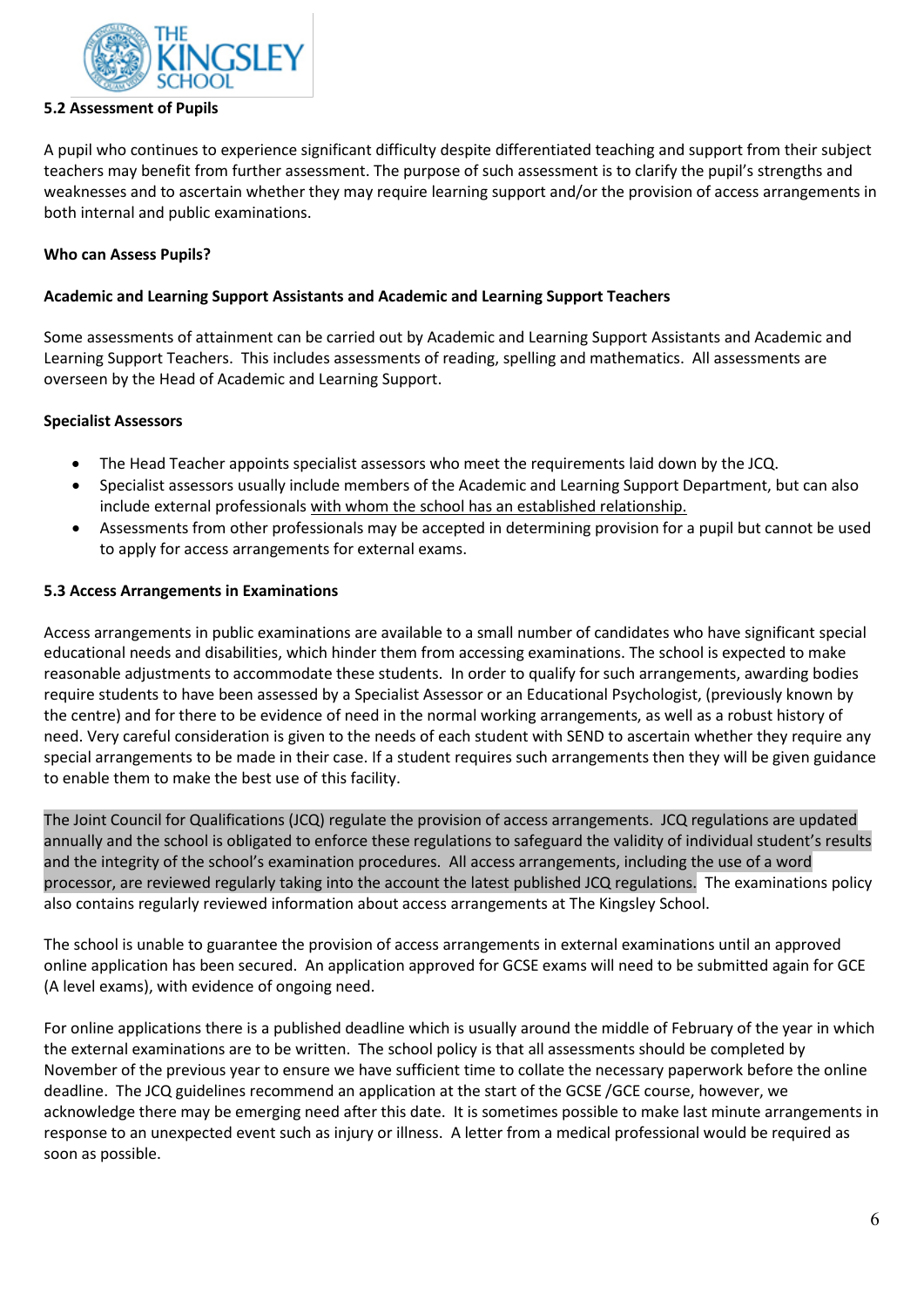

Parents or students with any queries about access arrangements should make contact with the Head of Academic and Learning Support at the earliest opportunity. The sooner we know about a difficulty the better equipped we are to explore the possibilities for access arrangements. While we endeavour to do all that is reasonably possible to accommodate students' disabilities, there may be occasion when we are not able to meet a particular request.

Access arrangements for internal tests and examinations are accommodated at the discretion of the Head of Academic and Learning Support who carefully considers evidence of need and the appropriateness of available access arrangements taking into account the JCQ regulations.

# **5.4 Types of Access Arrangements Available**

JCQ Inspectors regularly visit schools to scrutinise paperwork that provides history of need, evidence of normal way of working and supporting documentation where appropriate. Below is a summary of the access arrangements Kingsley are able to accommodate and the evidence we require.

| Arrangement        | Difficulties this                          | Online         | History of need and    | Other evidence                                                |
|--------------------|--------------------------------------------|----------------|------------------------|---------------------------------------------------------------|
|                    | addresses                                  | Application    | evidence of normal way |                                                               |
|                    |                                            |                | of working             |                                                               |
| Modified           | Visual<br>$\bullet$                        |                | $\overline{2}$         | Report from an optician or<br>specialist optometrist or other |
| paper<br>(colour / |                                            |                |                        | medical/education                                             |
| size)              |                                            |                |                        | professional                                                  |
| Word               | Slow writing speed<br>$\bullet$            |                |                        | Letter from a medical                                         |
| processor          | Illegible writing<br>$\bullet$             |                | $\overline{?}$         | professional and/or evidence                                  |
| without            | Processing<br>$\bullet$                    |                | (See 5.4.1)            | from teaching staff regarding                                 |
| spellcheck         | difficulties                               |                |                        | need.                                                         |
| Supervised         | Focus and<br>$\bullet$                     |                |                        |                                                               |
| rest breaks        | attention                                  |                |                        |                                                               |
|                    | Physical or mental<br>$\bullet$            |                | $\overline{?}$         |                                                               |
|                    | fatigue                                    |                |                        |                                                               |
|                    | Anxiety<br>$\bullet$                       |                |                        |                                                               |
| Prompt             | Focus and<br>$\bullet$                     |                |                        |                                                               |
|                    | attention                                  |                | $\overline{?}$         |                                                               |
|                    | Time management<br>$\bullet$               |                |                        |                                                               |
|                    | Physical or mental<br>$\bullet$<br>fatigue |                |                        |                                                               |
| 25 % extra         | Slow processing<br>$\bullet$               |                |                        | Evidence of assessment from a                                 |
| time               | speed                                      | 卪              | 卪                      | Specialist Assessor appointed                                 |
|                    | Slow reading<br>$\bullet$                  |                |                        | by the school.                                                |
|                    | speed                                      |                |                        | <b>Evidence that Supervised Rest</b>                          |
|                    |                                            |                |                        | <b>Breaks have been tried and</b>                             |
|                    |                                            |                |                        | exhausted before                                              |
|                    |                                            |                |                        | consideration for extra time.                                 |
| Reader             | Reading and<br>$\bullet$                   |                |                        | Evidence of assessment from a                                 |
|                    | comprehension<br>difficulties              | $\overline{2}$ | $\overline{2}$         | Specialist Assessor appointed<br>by the school.               |
|                    |                                            |                |                        |                                                               |
| Scribe             | Severe difficulties<br>$\bullet$           |                |                        | Evidence of assessment from a                                 |
|                    | with writing and /                         | 卪              | 卪                      | Specialist Assessor appointed                                 |
|                    | or spelling                                |                |                        | by the school.                                                |
| Smaller            | Anxiety<br>$\bullet$                       |                |                        | Letter from a consultant                                      |
| room               |                                            |                | 卪                      | (not a GP)                                                    |
|                    |                                            |                |                        |                                                               |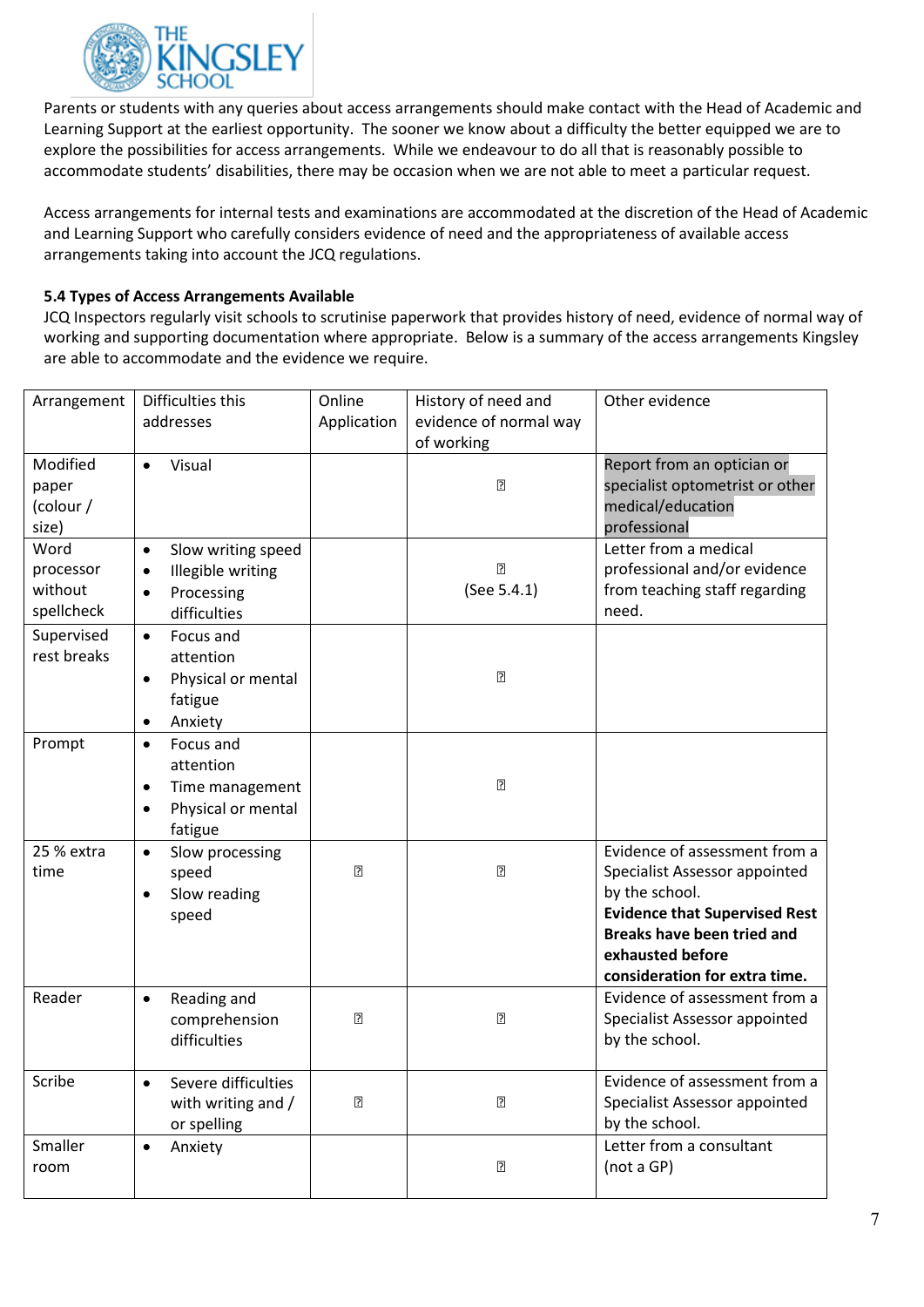

# **5.4.1 Word Processor Policy**

The school will consider an application to use a laptop in lessons for a student with

- a diagnosis of a specific learning difficulty
- a physical disability or an injury that impacts their ability to write
- a medical condition
- a sensory impairment
- planning and organisational problems when writing by hand
- poor handwriting

If an application is successful, students will need to provide their own laptop and accept that the school can take no responsibility for loss or damage.

Work should be saved, printed in the student's own time and stuck into books to be handed to the teachers. This is the responsibility of the student. If teachers are unable to mark work this arrangement may be withdrawn.

Students cannot use their own laptop in examinations. They will need to liaise with the Head of Academic and Learning Support regarding access to a school laptop or computer to ensure enough time for provision to be made. The Senior Leadership Team (SLT) will meet requests made in reasonable time and where need and normal way of working are in evidence. SLT will review the word processor policy annually ensuring compliance with updated JCQ regulations.

During examinations there will be no spell check and no access to the internet.

Students can toggle between writing short answers and typing longer answers as long as answers are correctly numbered, saved regularly and each page clearly displays the student's name, examination number and other relevant information as directed by the examinations officer.

#### 5.4.2 Coloured Paper and overlays

Some students may require coloured overlays and paper. There must be a recognised need for the school to make this provision. On receipt of a report from a specialist, the school will provide a coloured overlay of the colour specified or they will conduct an informal visual assessment to find the best colour for the student. If this proves helpful, then it may be possible for tinted exercise books to be provided. Both the overlay and the tinted exercise books can be used in class.

For examinations, papers will be printed onto the appropriate colour or as close a match as possible.

#### **5.5 Passing Information onto Further Education Providers**

Other settings will require the originals of paperwork in order to inform their own assessments and applications. Students or their parents should contact The Head of Academic and Learning Support as soon as they begin further education to request the originals be made available for collection from reception. A signature will be required.

More detailed information about Access Arrangements can be found at

<https://www.jcq.org.uk/exams-office/access-arrangements-and-special-consideration>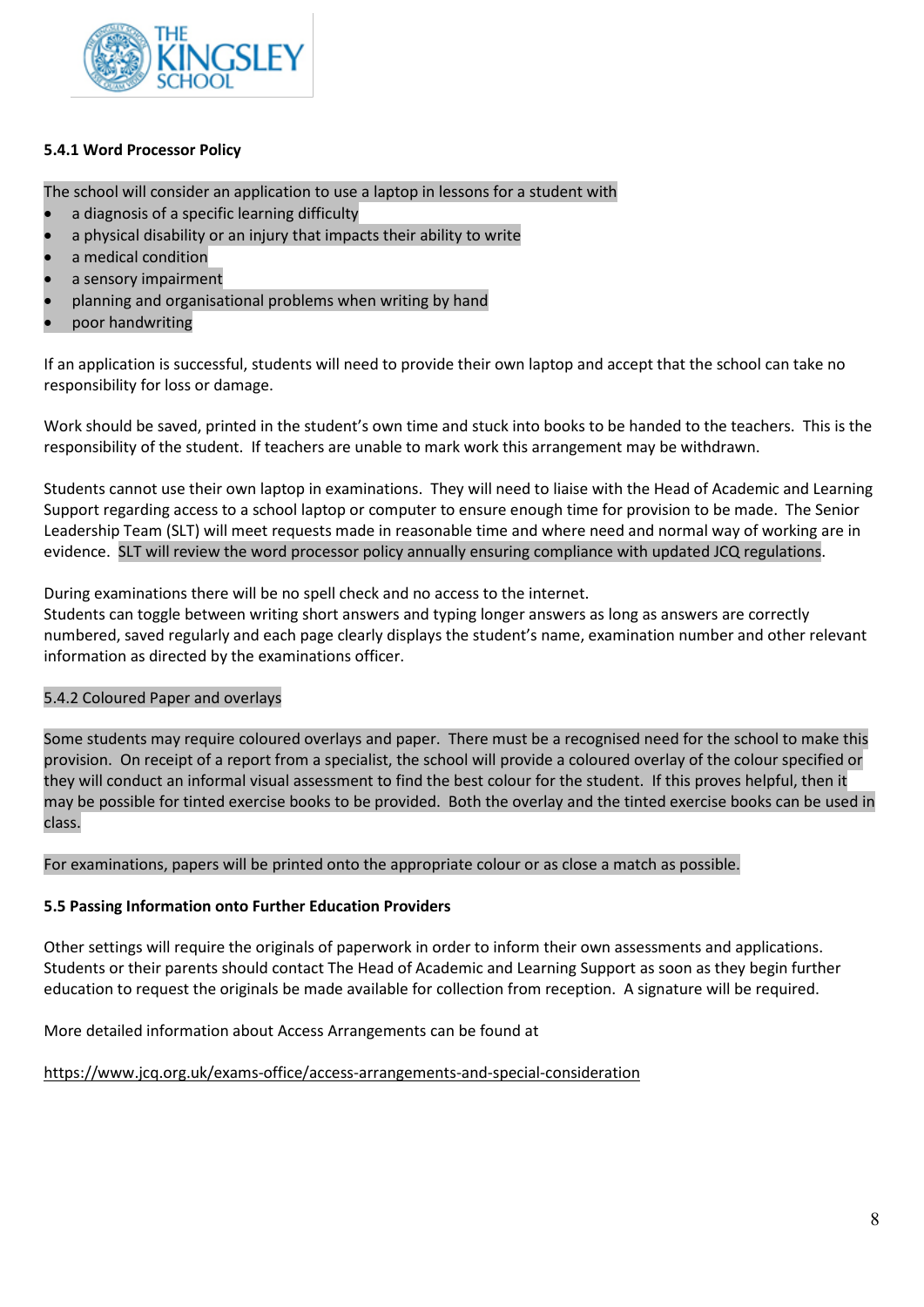

# **6. How the school provides for pupils with Special Educational Needs and Disabilities**

- The school is committed to providing a graduated response to emerging need.
- Small classes and differentiated lessons mean students at the Kingsley School are well supported in class.
- The school appreciates the need to equip teaching staff with training to identify potential SEND, to differentiate their teaching effectively and to allow pupils with SEND to access the curriculum as fully as possible.
- Should a pupil require additional support to cope with the high standard of work at Kingsley, they may be required to have a modified curriculum. This will be done in consultation with parents, the pupil and staff.
- The school has designated spaces for learning support lessons. The Sky Room is a flexible multipurpose space with a particular focus on promoting mental wellbeing across the school.

#### **What does Academic and Learning Support Look Like?**

A cycle of assessing, planning, doing and reviewing is followed to ensure a graduated response in removing barriers to learning. Parents are told when their child is receiving learning support.

If a pupil has needs that require support from the Academic and Learning Support staff, this will be discussed with parents. The Reach Up programme outlines the variety of support offered together with associated costs. Please see additional documentation on our website or – please contact the admissions department or the Head of Academic and Learning Support for a copy of the Reach Up Programme Booklet.

Academic and learning support make take a variety of different forms including:

- Withdrawal for individual or small group work addressing subject specific targets
- Skills groups teaching key skills that are essential in all subjects. These would include revision/study skills, test and exam strategy, thinking and discussion skills
- In-class support by a teaching assistant or academic and learning support assistant
- Assistance with organisation and planning
- Effective use of technology including touch typing
- Emotional support
- Supervised Private Study

#### **Educational Health Care Plans (EHCP)**

EHCPs have replaced Statements of Educational Need. Pupils with Statements or EHC Plans are welcome to apply for a place at the Kingsley School. Careful consideration will be given to whether the school can meet the needs of the pupil set out in the documentation received and with the funding that may be attached to the Statement/EHCP. Support that is not covered by Local Authority funding will be at the cost of parents as set out in the Reach Up Booklet.

#### **The Role of Parents and Pupils**

The best interests of the pupil are at the heart of all learning support. If a pupil has a particular concern that is different to the plan of a learning support session, this will be given priority.

There is an 'open door' policy and communication with the Head of Academic and Learning Support is easily accessible through emails, telephone conversations and meetings. Parents are invited to be in touch as soon as a concern about learning support becomes apparent.